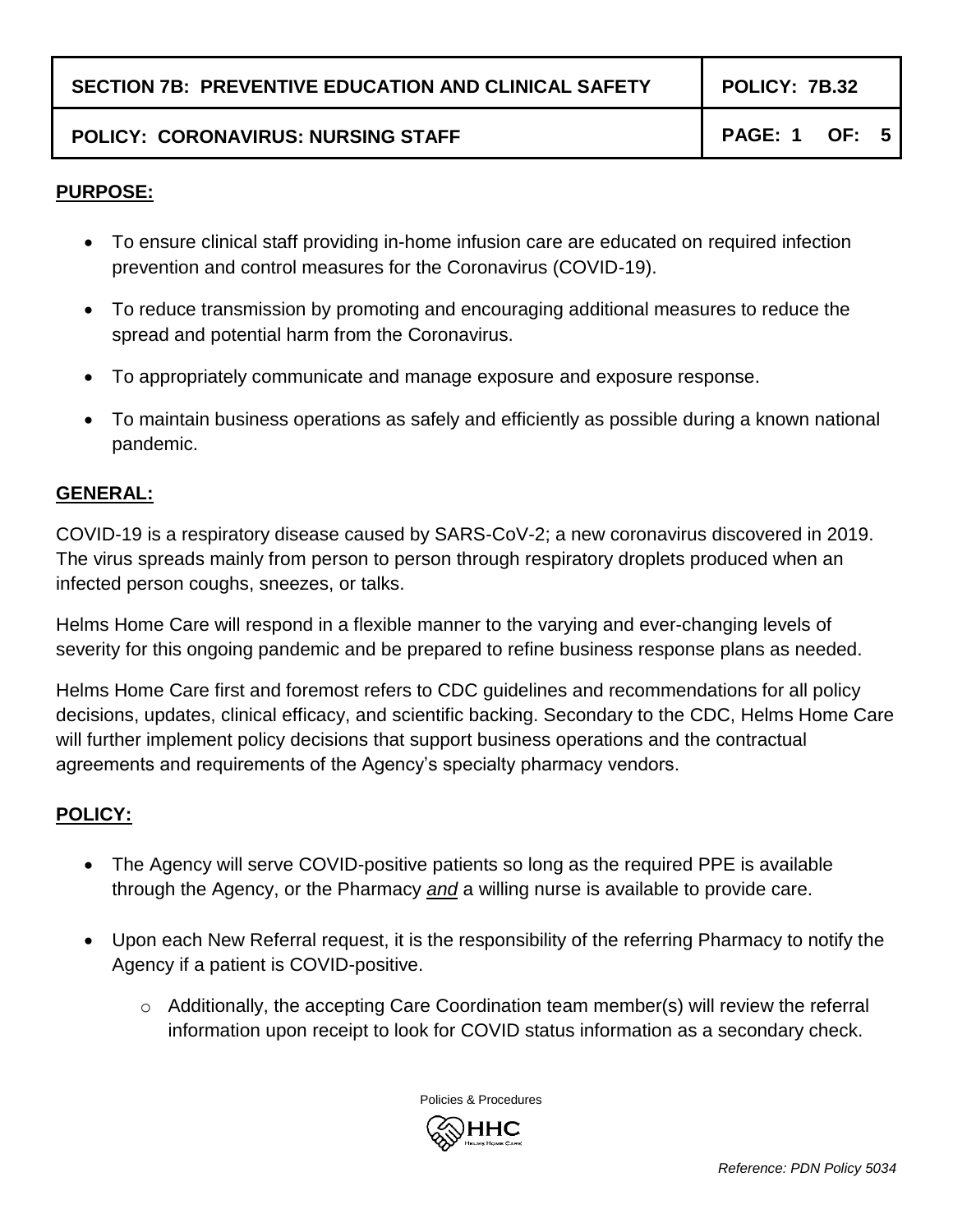# POLICY: CORONAVIRUS: NURSING STAFF **POLICY: CORONAVIRUS: NURSING STAFF**

- Clinical staff are asked and expected to self-monitor for COVID-related symptoms as often as daily when patients are being served.
- Clinical staff with known COVID-related symptoms (regardless of known exposure or testing status) may not serve patients until they are free of fever, signs of a fever, and any other symptoms for at least 48 hours, without the use of fever-reducing or other symptom-altering medicines (e.g., cough suppressants).
- Hand hygiene, respiratory etiquette and general infection control measures will continue to be in effect with emphasis on hand washing, hand sanitizing, and mask usage.
- **MASK MANDATE:** Clinical staff are required to properly don a mask prior to entering the client's residence and must ensure the mask maintains secure coverage of the nose and mouth throughout the duration of the visit. After exiting the home, clinical staff are permitted to remove the mask.
	- $\circ$  A KN95 mask and goggles are strongly recommended as standard PPE for all patients but **required** minimum PPE when providing care to a COVID-positive patient.
	- o The Agency will ensure that clinical staff have access to KN95 masks and goggles as appropriate and necessary for providing patient care.
- **SCREENING:** Clinical staff will verbally screen each client prior to providing hands-on care.
	- o Screening is completed in accordance with Form 5034d
		- Screening prior to travel (over the phone when confirming a visit), is highly recommended and encouraged for clinical staff with regular / ongoing patients.
	- o Questions are asked verbally:
		- If all answers are "No," the screening is documented as *Negative* in the applicable section of the clinical visit record.
		- If any answer is "Yes," Form 5034d is completed and submitted in addition to the clinical visit record and indications are followed as noted on the form.
	- $\circ$  Patients scheduled for new or return admission to service are additionally screened prior to the visit (over the phone, during visit confirmation), by a member of the Care Coordination team.



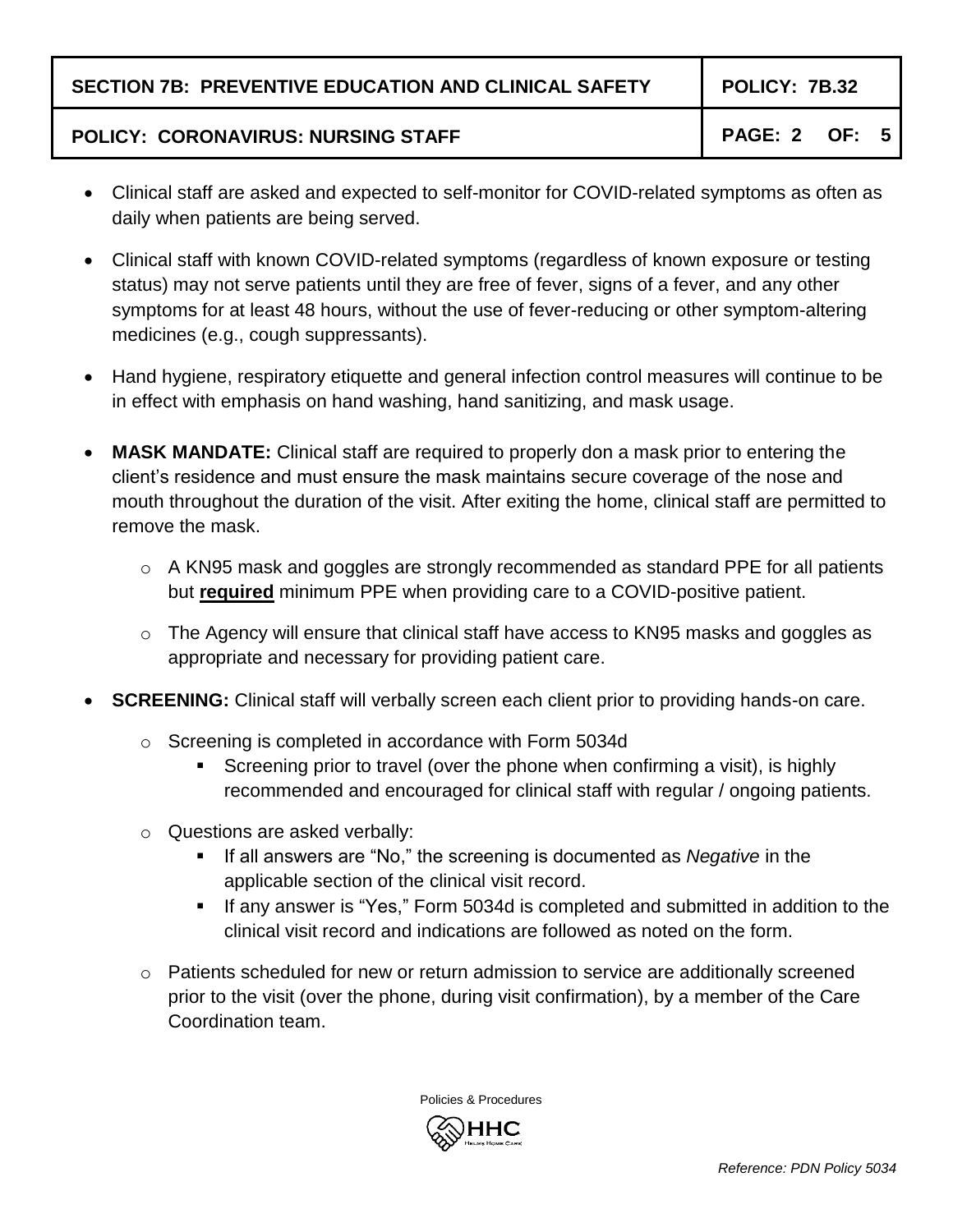### POLICY: CORONAVIRUS: NURSING STAFF **POLICY: CORONAVIRUS: NURSING STAFF**

- **When a clinical staff member tests positive for COVID, he/she shall:** complete and submit a COVID report form and isolate at home for a minimum of 5 days post-test. Day 0 is the day the COVID test was taken. Then,
	- $\circ$  If asymptomatic during the 5-day isolation period, the nurse may return to servicing patients on Day 6 while wearing a KN95 mask throughout the duration of all clinical visits through Day 10.
	- $\circ$  If symptoms are present during the 5-day isolation period, the nurse may not return to providing patient care until they are symptom-free for at least 48 hours; this cannot be prior to Day 6. Upon return, the nurse must wear a KN95 mask throughout the duration of all clinical visits through Day 10.
- **POTENTIAL EXPOSURE** is defined as having un-masked close contact (within 6 feet for 5 or more minutes) with a COVID-positive individual.
	- $\circ$  Clinical staff following agency policy (Mask Mandate) should have no incidents in which potential exposure occurs while providing care as an agency nurse. Potential exposure for clinical staff should only occur in a personal setting/environment.
	- o **When an agency nurse has a potential exposure event, he/she shall** complete and submit a COVID report form, then:
		- **Vaccinated, asymptomatic** staff are allowed to continue servicing patients, without interruption, while wearing a KN95 mask, for a minimum of 10 days, with Day 0 being the day of exposure.
			- o The Agency encourages a COVID test 5-7 days after the exposure occurred as an added measure of safety and assurance.
			- $\circ$  Staff with high-risk patients scheduled and/or expressed concern for patients scheduled may choose to have those patients covered / re-assigned during the 5 to 7-day period until a negative COVID test can be obtained.
			- o **Continued Exposure:** when exposure is daily / continuous due to a COVIDpositive individual in the nurse's household, the vaccinated nurse **must** test 5-

Policies & Procedures

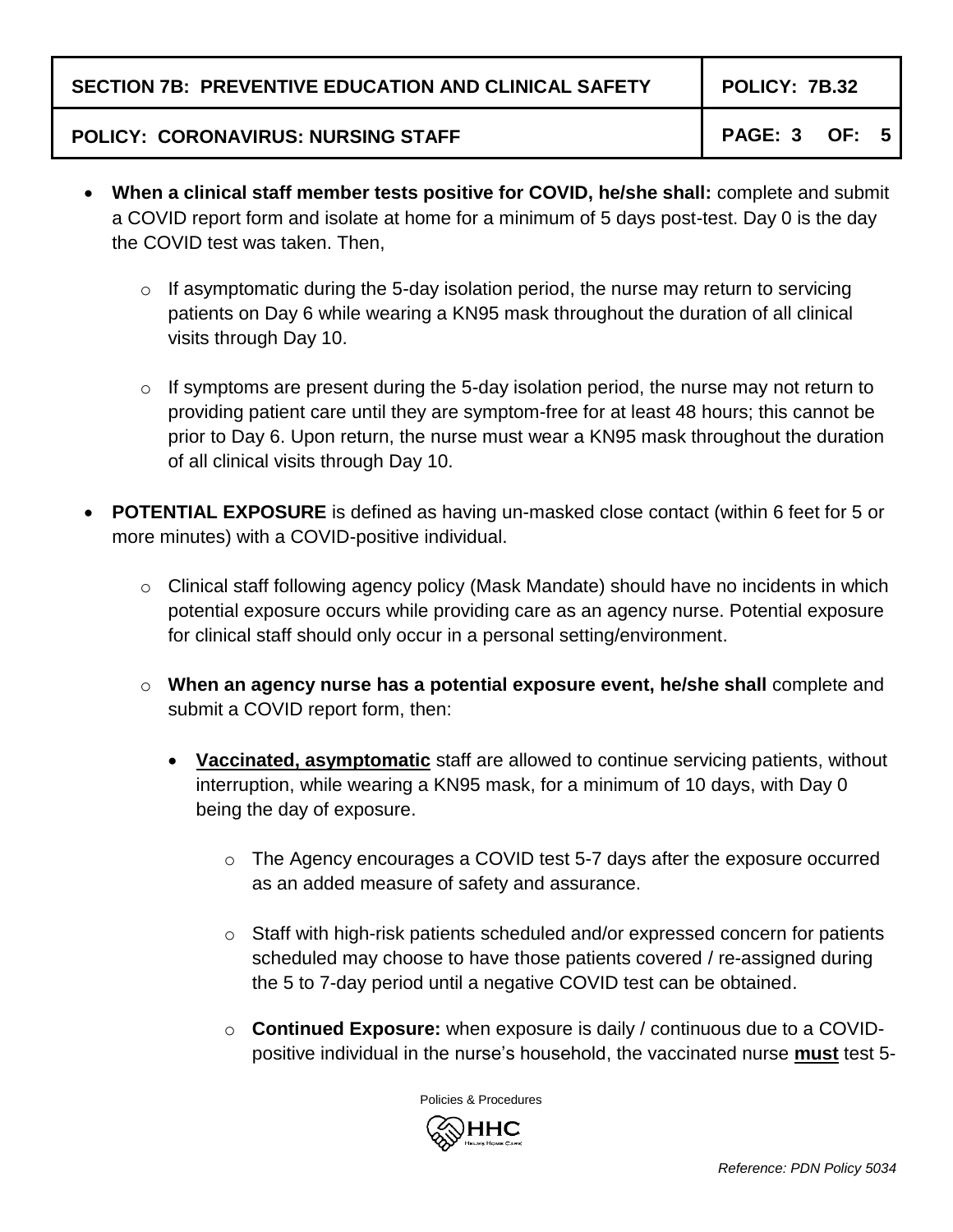**SECTION 7B: PREVENTIVE EDUCATION AND CLINICAL SAFETY POLICY: 7B.32**

# POLICY: CORONAVIRUS: NURSING STAFF **POLICY: CORONAVIRUS: NURSING STAFF**

7 days following the positive test of the household member, and wear a KN95 mask when servicing patients, for a minimum of 10 days post-test of the family member and a minimum 10 days post-symptoms of the household member.

- **Unvaccinated, asymptomatic** staff are restricted from serving patients for a minimum of 5 days, with Day 0 being the day of exposure.
	- o On Day 5, a negative COVID test (rapid or PCR) can be obtained, and the unvaccinated staff member can return to servicing patients while wearing a KN95 mask through Day 10 post-exposure.
	- o If a negative COVID test is not obtained, the staff member is restricted from servicing patients for a minimum of 10 days post-exposure.
	- o **Continued Exposure:** when exposure is daily / continuous due to a COVIDpositive individual in the nurse's household, the unvaccinated nurse is restricted from servicing patients for a minimum of 10 days post-test of the family member with the day of testing being Day 0 and a minimum 10 days post-symptoms of the household member.
- **Symptomatic** (Vaccinated or Unvaccinated): Should COVID-related symptoms present at any time during the post-exposure period, clinical staff **must** obtain a negative COVID test and may not serve patients until they are free of fever, signs of a fever, and any other symptoms for at least 48 hours, without the use of fever-reducing or other symptom-altering medicines (e.g., cough suppressants).
	- o If an exposed, symptomatic clinical staff member does not obtain a negative COVID test, they may not serve patients until they are free of fever, signs of a fever, and any other symptoms for at least 5 days.